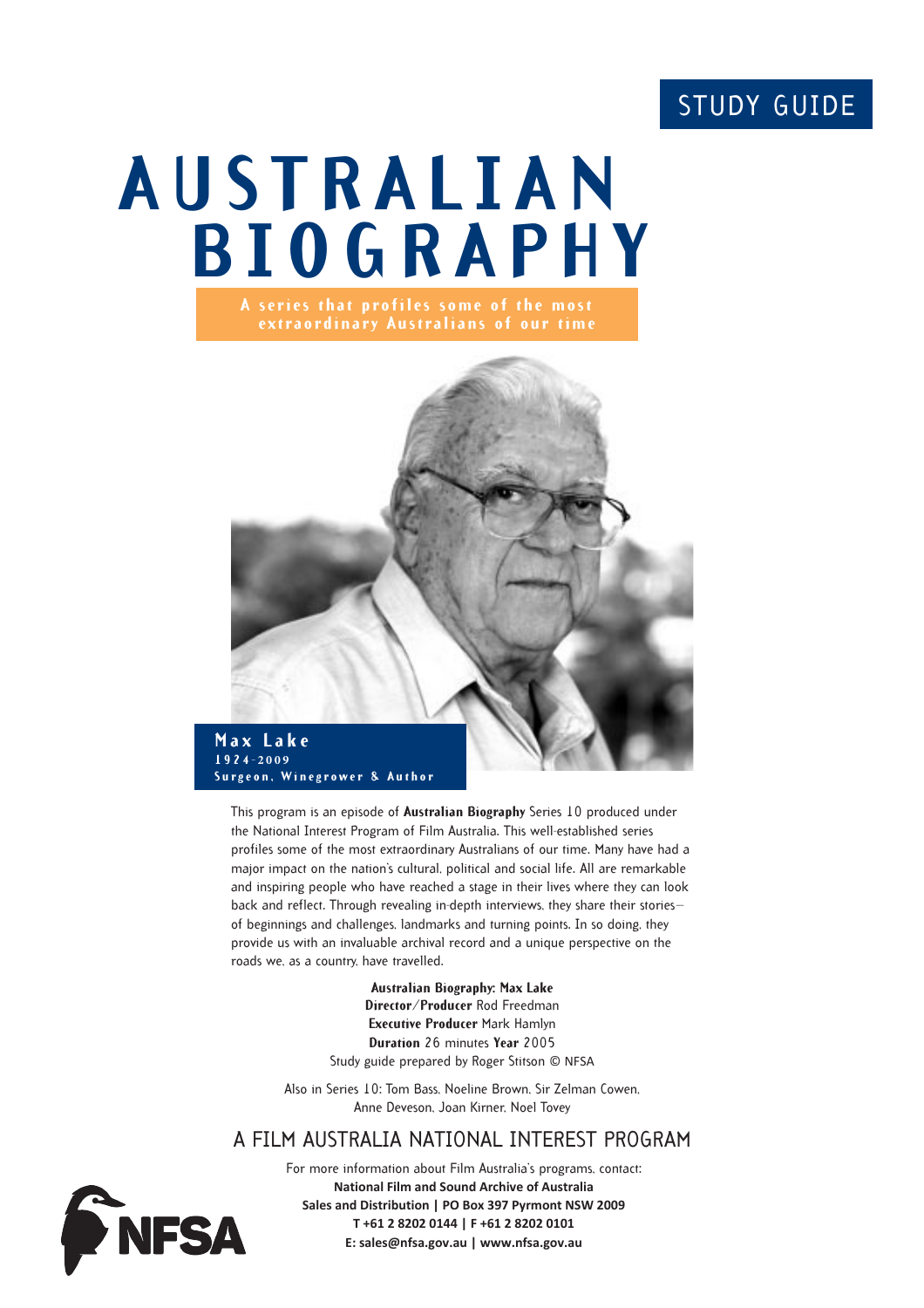#### AUSTRALIAN BIOGRAPHY: MAX LAKE FILM AUSTRALIA 2

#### **SYNOPSIS**

Dr Max Lake has achieved success in three distinctly different fields as a surgeon, winegrower and author—although he is probably best known as one of the pioneers of the Australian wine boom.

Born in the United States in 1924, he studied medicine at Sydney University and was the first Australian to specialise in hand surgery.

Then, in 1963 in the Hunter Valley of NSW, he established Lake's Folly, one of Australia's first and most prestigious boutique wineries. And in 1966, he made his name with a benchmark book, **Classic Wines of Australia**.

As his surgical career came to an end, he leapt wholeheartedly into the world of wine and food, as a member of the Food Standards Committee and a renowned international judge. Applying his medical background to the science of flavour and smell, he also became an obsessive student of the senses. His influential writing and research includes the books **Scents and Sensuality** and **Food on the Plate, Wine in the Glass**.

In this **Australian Biography** interview, Max talks with gusto about life's pleasures and his passionate pursuit of them.

#### CURRICULUM LINKS

This program will have interest and relevance for teachers and students at secondary and tertiary levels. Curriculum links include Science, Geography, Technology, Business Studies, Society and Environment, English and Careers Education.

#### AFTER WATCHING

What do you recall from viewing the program?

- " What does Max Lake regard for himself as 'almost a religion'?
- When Max was about 11 or 12, what ingredients did he use to make aftershave lotion?
- " Where in America was Max born? Why was he born there rather than in Australia?
- " What film production companies did Max's parents work for?
- " Describe Max's first lesson in trying to attain 'perfection' in everything he did.
- " Describe Max's relationship with his mother when he was young.
- . What disease did his little brother die of?
- " Which university medical degree subject did Max excel at?
- " Describe the sex education given to Max and Joy by their respective parents.

" After some years of practising in general surgery, why did Max decide to specialise in hand surgery?

- How did Max's career as an expert in Australian wine begin?
- " What was 'Lake's Folly'?
- In what ways does Max compare winemaking to having a baby?
- " Max says he was an 'achievement junkie'. What happened when his 'endorphin source dried up', and what events led to this situation?
- What 'stroke of good luck' saved Max from deep depression?
- . What is important about aroma or smell?

" What major decision did Max's son, Stephen, make, and how has it affected the family ever since?

- . What is the analogy Max uses to describe his marriage to Joy?
- " What are Max's thoughts about the fact that Joy gave up her career in medicine to have children?

In the program Max refers to the good and bad aspects of life in his eighties. In your own words, describe his thoughts.

#### VOCABULARY

Discuss or write definitions for the following words, and use each one in a meaningful sentence: microsurgery, orthopaedic, pathology, endorphin, pheromone, oxytocin, vigneron, viticulture, connoisseur.

#### PARENTS AND UPBRINGING

Before Max Lake was born in 1924, both his parents worked for American film companies in what may be called ancillary positions. When he was young, and growing up, his parents expected him to work hard at school, and to achieve success. From what he tells us in the program, this came at some emotional cost, and it's possible we could interpret this as a 'dark' phase in his formative years.

" In groups, research the early history (ie the 'silent' era) of film production companies Metro-Goldwyn-Mayer (MGM) and Famous Players Lasky Corporation, and present your findings, with photographs and other illustrations if possible, as a set of large display posters. Where were the studios of these companies? Who were the principal business people who founded the companies, and who were their most important and successful actors? Which popular or famous films did they produce? Why were these companies so successful, and what effect did they have on audiences around the world? Did the incursion of these filmmaking organisations into Australia affect Australia's own film production, distribution and exhibition in any way?

" Write a story about either a day in the life of a film company stenographer or a film company salesman—or combine the two into one. (A stenographer is a person who records information such as dictated letters, memoranda, notes of meetings and other documents in shorthand, perhaps using a specialised typing machine for this purpose; part of a film salesman's job was to arrange to book screenings of his company's film features with an exhibitor or theatre owner. As exhibitors were not centralised into large business chains covering entire countries until well into the 20th century, a salesman might have to travel from city to city. You may need to carry out some background research on the often fraught relationship between the film production companies and those who either distributed or exhibited films.)

**Examine what Max has to say about the expectations of 'success'** placed upon him by his parents. Discuss in class whether young people growing up should have these pressures placed upon them. Should they be expected to learn from an early age the meaning of 'responsibility' and of knowing and carrying out their duties within the family unit? Should they be expected to achieve highly in their school education? Can these pressures be harmful? Do these pressures teach you to become good citizens later in life?

 $\blacksquare$  Max appears to become very serious when speaking about the way he was regarded as 'the head of the family', being the first-born, having to cope with his mother's 'mood swings' and the devastating effects of this emotional turmoil. Write a short story dramatising these family issues or, alternatively, working in groups, prepare a short set of connected dramatic scenes that could be played out to an audience.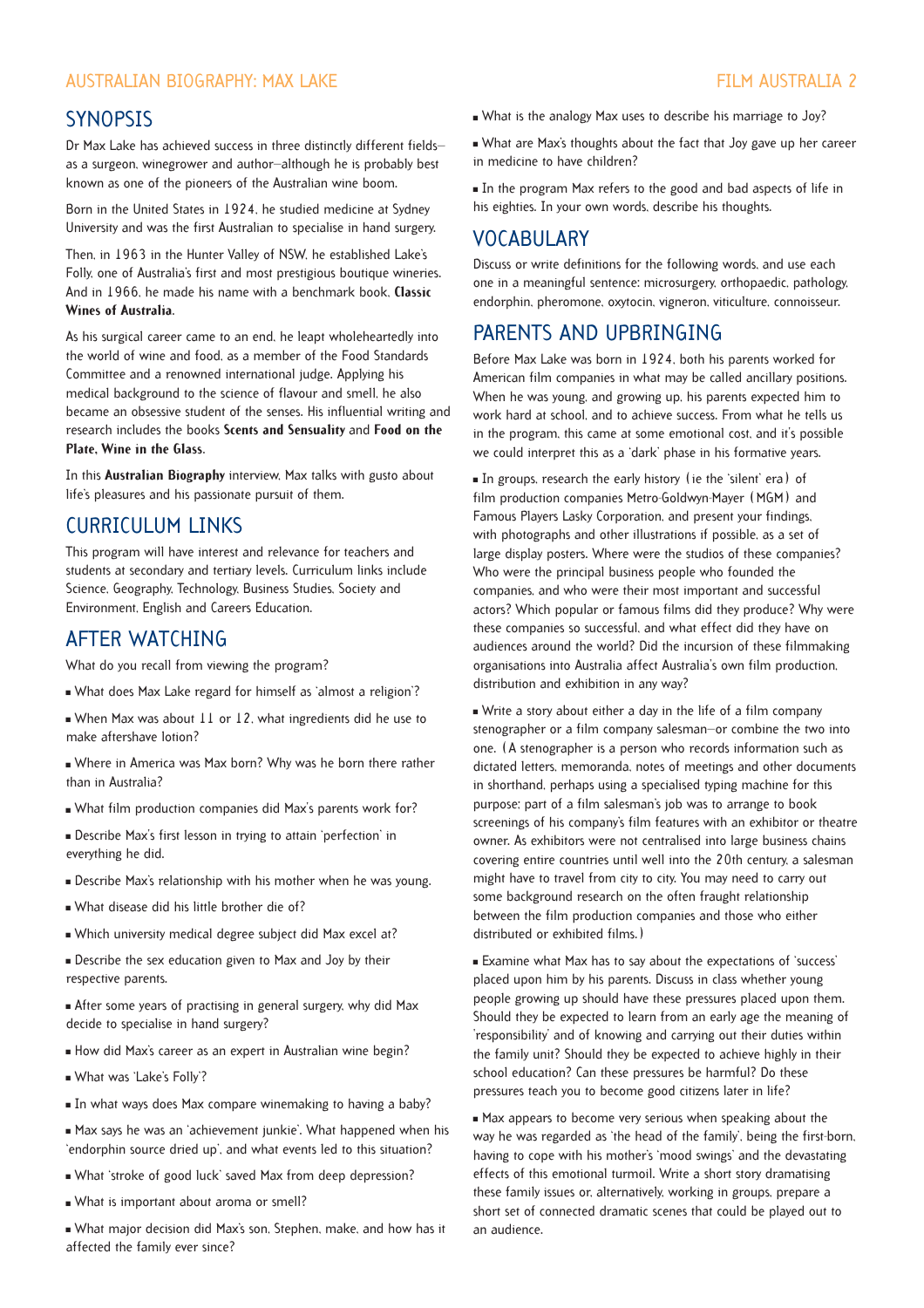#### AUSTRALIAN BIOGRAPHY: MAX LAKE FILM AUSTRALIA 3

" Discuss in class whether the sex education Max and Joy received from their respective parents when teenagers in the late 1930s and early 1940s was adequate, informed, realistic and acceptable. What kind of sex education, if any, should parents give their children, and at what age should this begin? If your parents have given you any sex education lessons, what has been your reaction or response? Have you found the information valuable and worthwhile, or was the experience an intrusion into your personal space?

" Write a short story about a parent's sex education lesson to their son or daughter; it may be serious or humorous, and presented from any viewpoint.

#### MEDICAL PRACTICE

As a medical doctor, Max Lake specialised in hand surgery. An internet search quickly reveals to us how varied and complex this is, as is the structure and function of the human hand.

" As a class, research, illustrate and label large display wall posters of the human hand, showing its various elements in separate posters bone structure, tendons, muscles, blood vessels. Show, if you can, how all of these elements enable the hand to carry out its complex functions of movement, manoeuvrability and grip etc.

" Working in pairs, imagine that you are journalists who have been asked to research and prepare an illustrated article for a popular magazine about the importance of developments in hand surgery to the general community. This may apply to a wide variety of ailments and situations: deformities in newborn babies, arthritis suffered by older people, sports injuries, accidents in the workplace, burns, frostbite. You may include real or imagined interviews based on information you can find about surgeons, other medical staff, patients and their families. Your article may also highlight the relevance of microsurgery over older, more traditional methods of surgery, perhaps drawing comparisons between what may have been practised decades ago, and the potential for future advancements.

" Prepare an information pamphlet for school students about careers in medicine and the qualifications required to enter relevant tertiary study courses in your state. Include the type and extent of experience and qualifications needed to study for extended specialist training in various medical fields, such as surgery. You should also provide information as to whether all hospitals are equipped and staffed to act as training grounds for undergraduate and postgraduate medical students. As this is an instructive and informative guide for young readers, you should consider the pamphlet's layout and presentation, therefore you may wish to discuss these features in class first. Alternatively this activity may be presented by the class as web pages for your school's intranet site.

" The career transition process can be frightening because of the inherent uncertainty, risk, loss of security and the effects it may have on your family if you don't succeed. Using Max Lake's decision to leave his medical practice to set up a winemaking business as a starting point for ideas, write a series of personal diary extracts about someone embarking on a similar course of action. You may wish to present this as a fictional story made up entirely of diary extracts; the extracts may alternate between various members of a family (husband, wife, children), also other relatives, friends and former or present colleagues, in order to build up an overall picture and a range of feelings and reactions that may change over time.

### THE AUSTRALIAN WINE INDUSTRY

In the late 1950s, at the time Max Lake began to take a connoisseur interest in wine, and in the grape varieties required to produce different types of wine, both the industry and the appreciation of wine in Australia were very limited, certainly in comparison to the situation in other parts of the world and to Australia now.

It is believed that grape cuttings for winemaking were brought to Australia with the First Fleet in 1788. As a class, research and prepare an illustrated website of the history of winegrowing and production in Australia. This may be accompanied by a description and explanation of how grapes are turned into various types of wine, and the specific conditions required such as soil, climate, rainfall, prevailing winds etc. Which Australian wines have been regarded as the best—the wines highly sought by dedicated collectors —and why? An alternative to this may be to present the research as a collection of display posters.

" Prepare maps showing the wine-producing regions of Australia, and the types of wines in which each region specialises.

" Write a short story about a wine connoisseur. It may be a comedysatire, science fiction, fantasy, romance, action-adventure or even a horror tale. Edit your story and read it to the class. An alternative to this may be to write the story as a dramatised play script, and to record it using voice actors, sound effects and music.

#### CAREER VERSUS HOMEMAKING

We are told that Max's wife, Joy, who was also a medical doctor, early in marriage gave up her professional career to raise a family.

" Discuss in class the accepted cultural conventions, assumptions and roles of women as 'housewives' and 'homemakers' in comparison to the roles and attitudes towards women in the paid workforce. Is personal choice or social and cultural convention a more powerful factor in defining a woman's role in her environment? When women give up paid work to raise children, should we express this as 'sacrificing' their career? Should employers hire and train young women, knowing that sooner or later they may resign or take maternity leave? Reverse this and apply the same questions towards males. What are the generally accepted conventions about men as homemakers compared to men in the paid workforce? Are these conventions acceptable today in all walks of life and in all socio-economic classes? When men become fathers should they be entitled to paternity leave from their employment?

" You may wish to dramatise some of the issues arising from the above discussion. Form into pairs and write two short play scenes that could later be enacted to the class. One scene may involve a woman who applies to her employer for maternity leave. The second scene may involve a discussion between friends about a man who remains home to took after his young children while his wife continues in her employed position.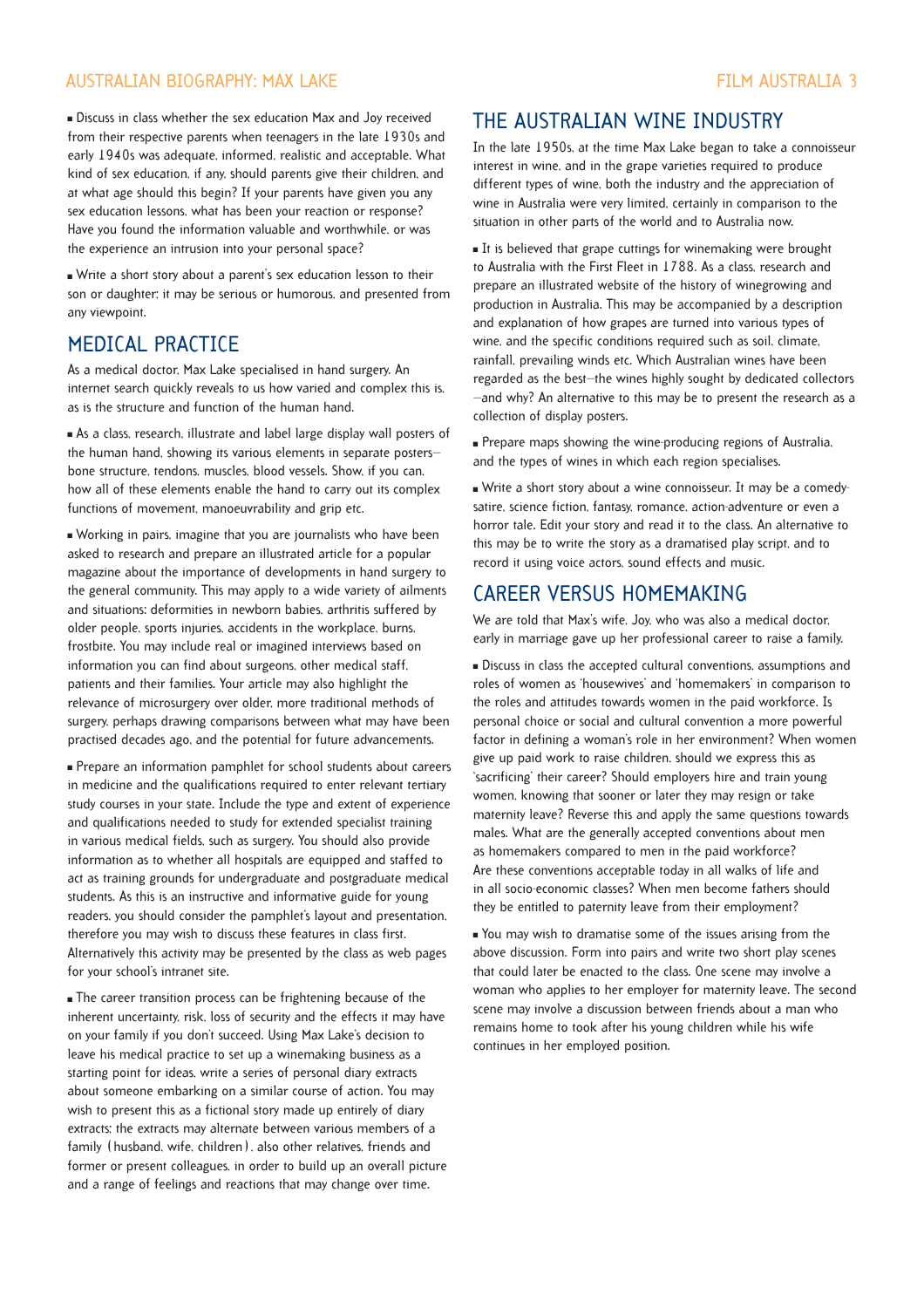### FOOD, DRINK, FLAVOUR, TASTE, SMELL

As we see in the program, Max Lake's view is that food around the table brings people together, reduces conflict and increases understanding and friendship. But behind this psychology there appears to be a more scientific, biochemical element in operation, and the question of what, technically, and in terms of qualifiable measurement, constitutes good food preparation.

. What is the Food Standards Committee? Research and write an article about its history and development, its importance and purpose, its funding, who it reports to, its publications, its regulatory functions and the range of roles it performs. Is such a body relevant to us? Is it carrying out its activities effectively? Should its role be altered, modified or expanded? How does it compare to similar organisations elsewhere in the world?

" Write a story about a government food-standards inspector who enters either the premises of a food-production business or a restaurant, and strikes trouble. As preparation for this, you may like to view Episode 4, 'The Hotel Inspectors', of the **Fawlty Towers** TV comedy, about Basil Fawlty's fear of an impending visit to his hotel by a government inspector.

" Write a list of all the food and drink you have consumed in the previous 24 hours—you should not leave anything out, including food from the school canteen, takeaway meals, sweets and chocolate, even glasses of tap water. Review this list and write a report on the types and range of food and drink consumed. You should look at aspects of diet, health, when and where food/drink was consumed, and in what circumstances, and the possibilities of peer pressure on what is eaten and drunk at certain times of the day or night. Was quality control (ie the standard of the food and drink) a consideration, or taken for granted? Other considerations may be the role of parents in the choice and preparation of meals at home. If you bought food away from home, did you choose carefully? Do you think you spent the money wisely? Overall, was what you ate and drank healthy? Should you make changes to your diet? The results of this 24-hour survey could also be compiled anonymously as a class, perhaps as a poster or on a whiteboard, and discussed.

" Draw a large coloured diagram, with labels, of the inner workings of the human nose. Write an accompanying description of how the various parts of the nose function. (This activity can easily be linked and/or extended to other body parts, elements and systems involved in taste/smell functions.)

The class may wish to carry out a range of experiments in flavour, taste and smell, such as being blindfolded and asked to identify a particular item through sensory perception of mouth, tongue and nose. In the References and Further Resources section, there are some websites with suggestions for activities involving taste and smell, as well as for hearing, sight and touch.

" Write a short story told from the viewpoint of a wild or domestic animal, highlighting its superior sense of smell. To help prepare for this, you may wish to read 'The Dog Beneath the Skin', and the postscript to it, in **The Man Who Mistook His Wife For a Hat** by Oliver Sacks. Alternatively, after reading this case study, you may want to write a story about a human being who develops animal-like perceptions of smell. It could be presented in any genre—comedy, crime-detective, science fiction, fantasy, horror.

## REFERENCES AND FURTHER RESOURCES

#### **Books**

Selected Works by Max Lake:

**Cabernet—Notes of an Australian Wineman**, Rigby, Adelaide, 1977

**Classic Wines of Australia**, Jacaranda Press, Brisbane, 1966

**Food on the Plate, Wine in the Glass**, Max Lake, Pokolbin, 1994

**Hunters Winemakers: Their Canvas and Art**, Jacaranda Press, Brisbane, 1970

**Memoirs of a Folly**, self published in limited edition, 1994

**Scents and Sensuality: The Essence of Excitement**, John Murray, London, 1989

**Vine and Scalpel**, Jacaranda Press, Brisbane, 1967

Other:

Peter Abrahams, **The Atlas of the Human Body: A Complete Guide to How the Body Works**, Silverdale Books, Leicester, 2002

Kevin Brownlow, **Hollywood: The Pioneers**, Alfred A. Knopf, New York, 1979

Helen Devereux, **What's That You're Eating? Food and Nutrition For Australian Students**, Oxford University Press, Melbourne, 1986

John Douglas Eames, **The MGM Story: The Complete History of Fifty-Seven Roaring Years**, Sundial Publications Ltd, revised 1982

**Food**, CSIRO, Canberra, 1986

James Halliday, **Wine Atlas of Australia and New Zealand**, Angus and Robertson, North Ryde, NSW, 1991

John Napier, **Hands**, George Allen and Unwin, London, 1980

Oliver Sacks, **The Man Who Mistook His Wife For a Hat**, Picador, London, 1985

#### **Film and video**

Carlo Buralli (director), **Slow Food Revolution**, Film Australia, Sydney, 2003 (Documentary looking at traditional methods of food preparation, food education and pleasure)

Jonathan Nossiter (director), **Mondovino**, 2005 (Documentary about winemaking families and businesses in Europe and the USA)

'The Hotel Inspectors', episode 4 of **Fawlty Towers**, series one, 1975